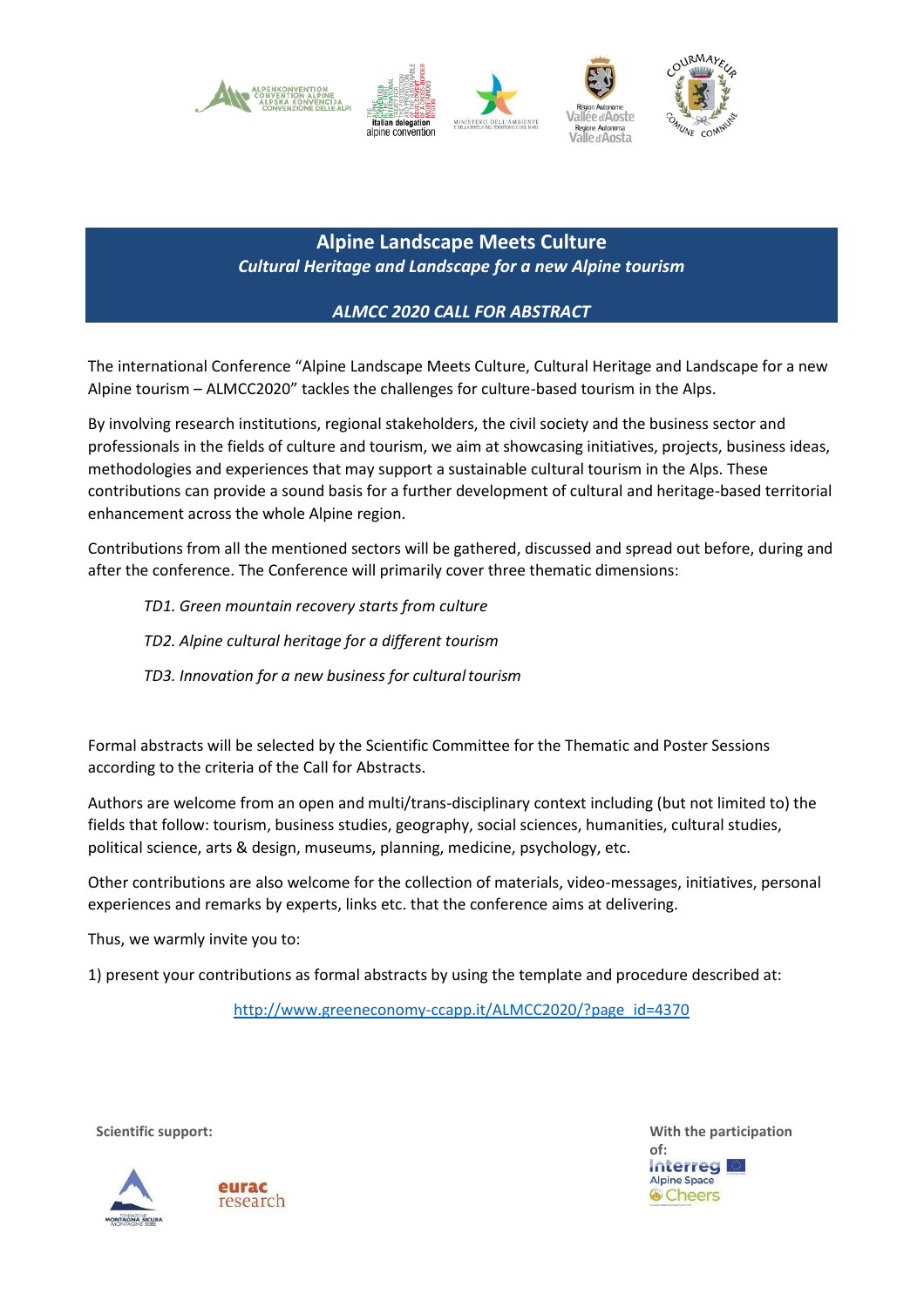

## 2) send other forms of contributions (videos, short performances, pictures, links, etc.) with a short commentary and explanation for the Organisers, for their consideration and assessment, at: [almcc2020@eurac.edu](mailto:almcc2020@eurac.edu)

The Scientific Secretariat of ALMCC2020 is available for providing further clarifications.

# **Alpine Landscape Meets Culture** *Cultural Heritage and Landscape for a new Alpine tourism*

## *ALMCC 2020 CALL FOR ABSTRACT*

La Conferenza internazionale Alpine Landscape Meets Culture Conference 2020 (ALMCC 2020) affronta i temi del turismo e delle sue relazioni con la cultura e il paesaggio della regione alpina.

Grazie al coinvolgimento di diversi ambiti di ricerca, della società civile, del mondo del business e della cultura intendiamo presentare iniziative, progetti, idee di impresa e pensieri per valorizzare la dimensione culturale delle Alpi come driver per il turismo montano dei prossimi anni.

Esperienze da tutti questi campi potranno trovare spazio nelle sessioni tematiche (*abstract sessions*) della Conferenza, nella sessione poster dedicata all'innovazione e alle imprese e nelle iniziative di promozione e documentazione previste dalla Conferenza stessa attraverso la raccolta di materiali, videomessaggi, testimonianze dirette di studiosi, esperti e professionisti.

Sono benvenuti contributi innovativi e multidisciplinari da una lista (aperta) di discipline come: turismo, business, geografia, scienze sociali, letteratura, antropologia, arte, fotografia e design, architettura, studi culturali, musica e musicologia, museologia, medicina, psicologia, etc.

Vi invitiamo quindi a:

1) presentare i vostri abstract formali per la valutazione del comitato scientifico alla pagina web[:](http://www.greeneconomy-ccapp.it/ALMCC2020/?page_id=4370)

#### [http://www.greeneconomy-ccapp.it/ALMCC2020/?page\\_id=4370,](http://www.greeneconomy-ccapp.it/ALMCC2020/?page_id=4370)

secondo il template disponibile e le indicazioni contenute nella Call, nelle tre dimensioni tematiche:

- *TD1. Green mountain recovery starts from culture*
- *TD2. Alpine cultural heritage for a different tourism*
- *TD3. Innovation for a new business for culturaltourism*